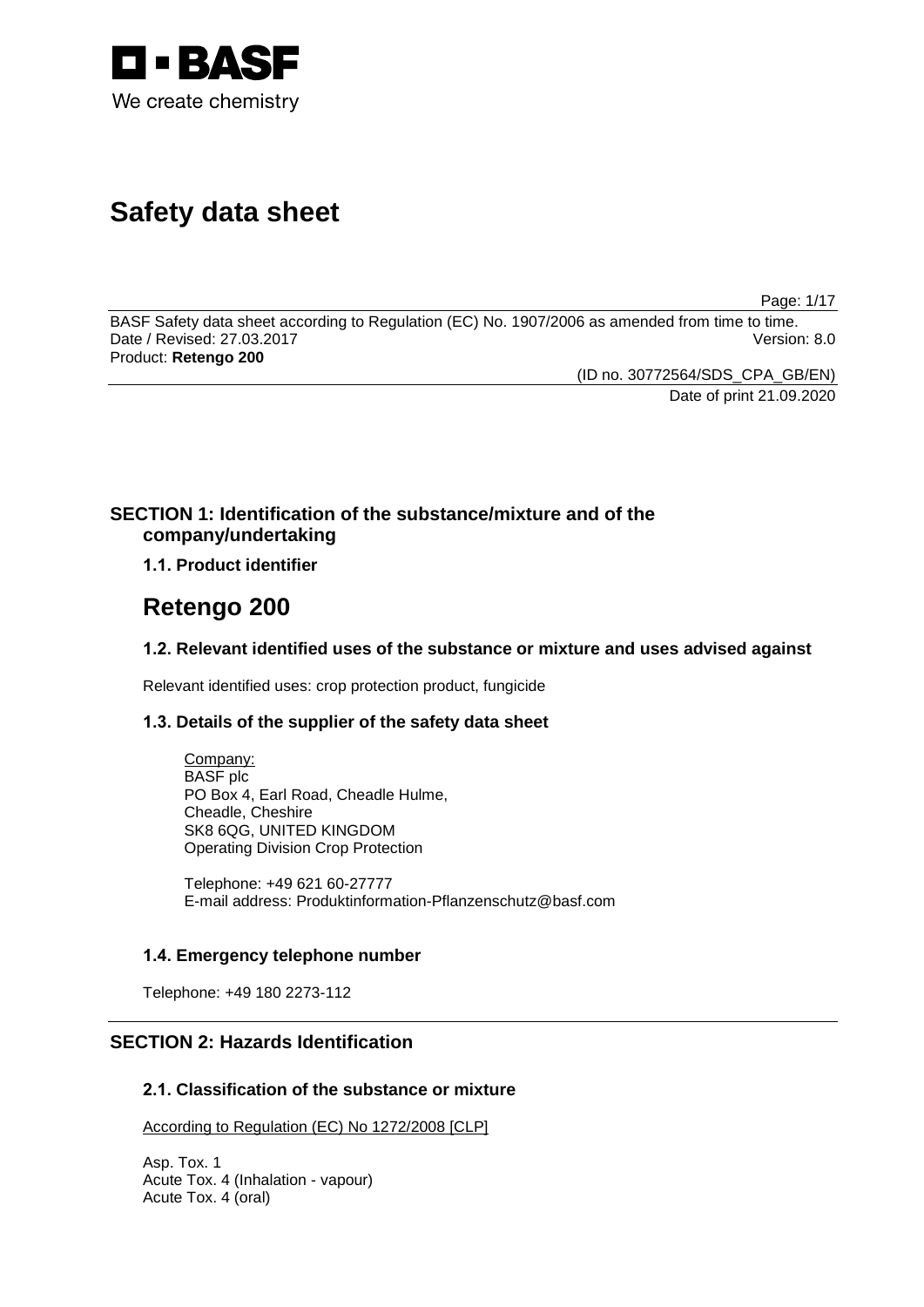Page: 2/17

BASF Safety data sheet according to Regulation (EC) No. 1907/2006 as amended from time to time. Date / Revised: 27.03.2017 Version: 8.0 Product: **Retengo 200**

(ID no. 30772564/SDS\_CPA\_GB/EN) Date of print 21.09.2020

Skin Corr./Irrit. 2 Eye Dam./Irrit. 2 Skin Sens. 1 Aquatic Acute 1 Aquatic Chronic 1

H319, H315, H332, H302, H317, H304, H400, H410, EUH401

For the classifications not written out in full in this section the full text can be found in section 16.

### **2.2. Label elements**

Globally Harmonized System (GHS) in accordance with UK regulations.

Pictogram:



Signal Word: Danger

| <b>Hazard Statement:</b>        |                                                                                              |
|---------------------------------|----------------------------------------------------------------------------------------------|
| H319                            | Causes serious eye irritation.                                                               |
| H315                            | Causes skin irritation.                                                                      |
| H332                            | Harmful if inhaled.                                                                          |
| H302                            | Harmful if swallowed.                                                                        |
| H317                            | May cause an allergic skin reaction.                                                         |
| H304                            | May be fatal if swallowed and enters airways.                                                |
| H400                            | Very toxic to aquatic life.                                                                  |
| H410                            | Very toxic to aquatic life with long lasting effects.                                        |
| <b>EUH401</b>                   | To avoid risks to human health and the environment, comply with the<br>instructions for use. |
| <b>Precautionary Statement:</b> |                                                                                              |
| P <sub>101</sub>                | If medical advice is needed, have product container or label at hand.                        |
| P <sub>102</sub>                | Keep out of reach of children.                                                               |
| P <sub>103</sub>                | Read label before use.                                                                       |
|                                 | Precautionary Statements (Prevention):                                                       |
| P <sub>261</sub>                | Avoid breathing vapours.                                                                     |
| P <sub>264</sub>                | Wash contaminated body parts thoroughly after handling.                                      |
| P270                            | Do not eat, drink or smoke when using this product.                                          |
| P271                            | Use only outdoors or in a well-ventilated area.                                              |
| P272                            | Contaminated work clothing should not be allowed out of the workplace.                       |
| P280                            | Wear protective gloves/clothing.                                                             |
|                                 |                                                                                              |

Precautionary Statements (Response):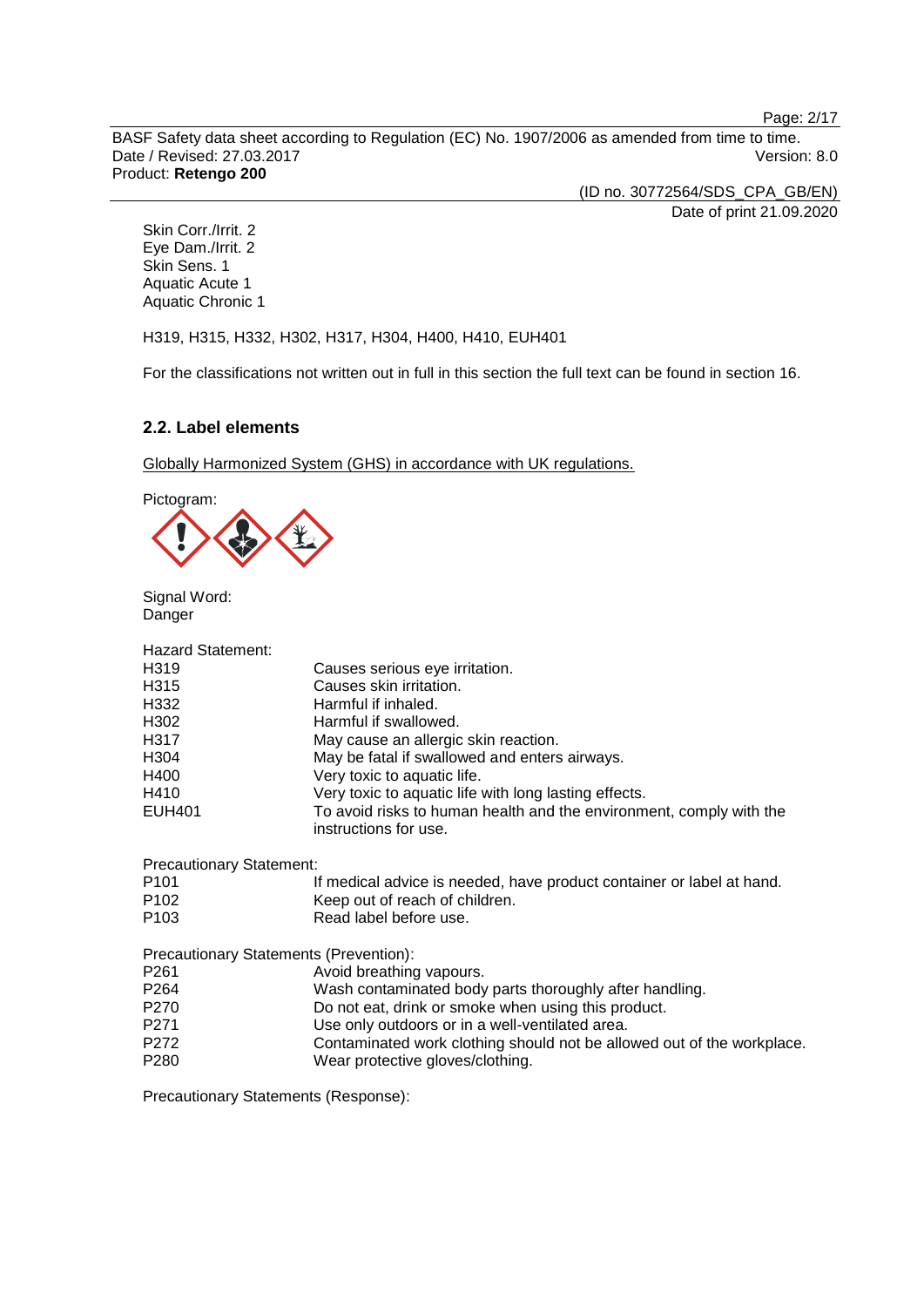Page: 3/17

(ID no. 30772564/SDS\_CPA\_GB/EN)

BASF Safety data sheet according to Regulation (EC) No. 1907/2006 as amended from time to time. Date / Revised: 27.03.2017 Version: 8.0 Product: **Retengo 200**

|                                      | Date of print 21.09.2020                                                                                                            |
|--------------------------------------|-------------------------------------------------------------------------------------------------------------------------------------|
| P301 + P310                          | IF SWALLOWED: Immediately call a POISON CENTER or<br>doctor/physician.                                                              |
| P302 + P352                          | IF ON SKIN: Wash with plenty of soap and water.                                                                                     |
| P304 + P340                          | IF INHALED: Remove person to fresh air and keep comfortable for<br>breathing.                                                       |
| P305 + P351 + P338                   | IF IN EYES: Rinse cautiously with water for several minutes. Remove<br>contact lenses, if present and easy to do. Continue rinsing. |
| P330                                 | Rinse mouth.                                                                                                                        |
| P331                                 | Do NOT induce vomiting.                                                                                                             |
| P333 + P313                          | If skin irritation or rash occurs: Get medical advice/attention.                                                                    |
| P361                                 | Take off immediately all contaminated clothing.                                                                                     |
| P391                                 | Collect spillage.                                                                                                                   |
| Precautionary Statements (Disposal): |                                                                                                                                     |

P501 Dispose of contents/container to a licensed hazardous-waste disposal contractor or collection site except for empty clean containers which can be disposed of as non-hazardous waste.

#### According to Regulation (EC) No 1272/2008 [CLP]

Hazard determining component(s) for labelling: PYRACLOSTROBIN, SOLVENT NAPHTHA

#### **2.3. Other hazards**

According to Regulation (EC) No 1272/2008 [CLP]

See section 12 - Results of PBT and vPvB assessment.

If applicable information is provided in this section on other hazards which do not result in classification but which may contribute to the overall hazards of the substance or mixture.

### **SECTION 3: Composition/Information on Ingredients**

### **3.1. Substances**

Not applicable

### **3.2. Mixtures**

Chemical nature

crop protection product, fungicide, Emulsifiable concentrate (EC)

Hazardous ingredients (GHS) according to Regulation (EC) No. 1272/2008

pyraclostrobin (ISO); methyl N-{2-[1-(4-chlorophenyl)-1H-pyrazol-3-yloxymethyl]phenyl}(Nmethoxy)carbamate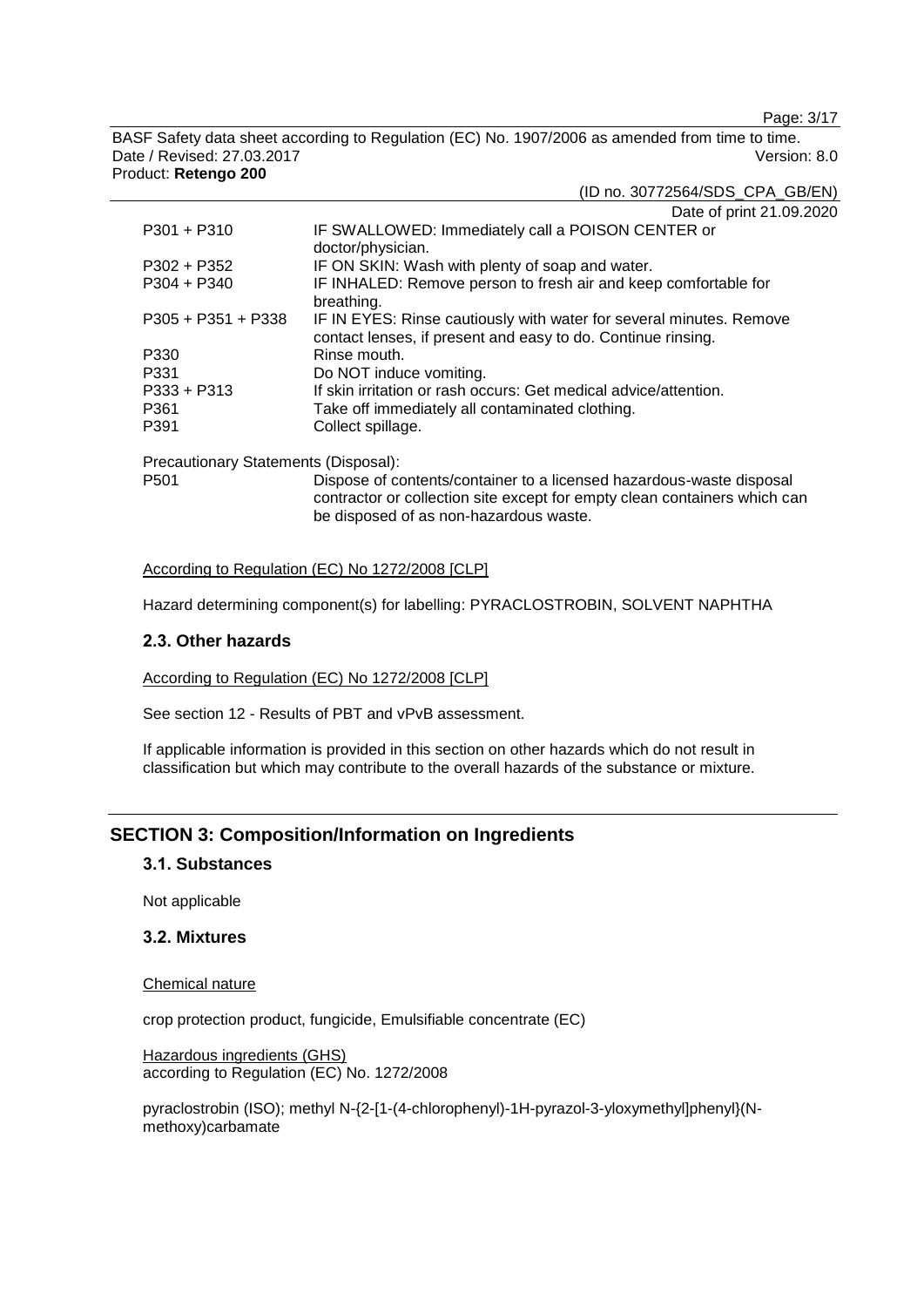Page: 4/17

BASF Safety data sheet according to Regulation (EC) No. 1907/2006 as amended from time to time. Date / Revised: 27.03.2017 Version: 8.0 Product: **Retengo 200**

| TUUUCL KELENYO ZUU                                                                                                                                                                             | (ID no. 30772564/SDS_CPA_GB/EN)                                                                                                                                                                                                                             |
|------------------------------------------------------------------------------------------------------------------------------------------------------------------------------------------------|-------------------------------------------------------------------------------------------------------------------------------------------------------------------------------------------------------------------------------------------------------------|
| Content (W/W): 19.2 %<br>CAS Number: 175013-18-0<br>INDEX-Number: 613-272-00-6                                                                                                                 | Date of print 21.09.2020<br>Acute Tox. 3 (Inhalation - mist)<br>Skin Corr./Irrit. 2<br>STOT SE 3 (irr. to respiratory syst.)<br>Aquatic Acute 1<br><b>Aquatic Chronic 1</b><br>M-factor acute: 100<br>M-factor chronic: 100<br>H315, H331, H335, H400, H410 |
| solvent naphtha<br>Content (W/W): $<$ 55 %<br>CAS Number: 64742-94-5<br>REACH registration number: 01-<br>2119451097-39                                                                        | Asp. Tox. 1<br><b>Aquatic Chronic 2</b><br>H304, H411                                                                                                                                                                                                       |
| Alcohols, C16-18, ethoxylated propoxylated<br>Content (W/W): $<$ 20 %<br>CAS Number: 68002-96-0                                                                                                | Acute Tox. 2 (Inhalation - mist)<br>Aquatic Acute 1<br><b>Aquatic Chronic 3</b><br>M-factor acute: 1<br>H330, H412, H400                                                                                                                                    |
| Benzenesulfonic acid, 4-C10-13-sec-alkyl derivs., calcium salts<br>Content (W/W): $<$ 5 %<br>CAS Number: 84989-14-0<br>EC-Number: 284-903-7<br>REACH registration number: 01-<br>2119560592-37 | Skin Corr./Irrit. 2<br>Eye Dam./Irrit. 1<br>Aquatic Chronic 3<br>H318, H315, H412                                                                                                                                                                           |
| 2-Ethylhexan-1-ol<br>Content (W/W): $< 2$ %<br>CAS Number: 104-76-7<br>EC-Number: 203-234-3<br>REACH registration number: 01-<br>2119487289-20                                                 | Acute Tox. 4 (Inhalation - mist)<br>Skin Corr./Irrit. 2<br>Eye Dam./Irrit. 2<br>STOT SE 3 (irr. to respiratory syst.)<br>H319, H315, H332, H335                                                                                                             |
| naphthalene<br>Content (W/W): $< 0.5 %$<br>CAS Number: 91-20-3<br>EC-Number: 202-049-5<br>INDEX-Number: 601-052-00-2                                                                           | Acute Tox. 4 (oral)<br>Carc. 2<br><b>Aquatic Acute 1</b><br><b>Aquatic Chronic 1</b><br>M-factor acute: 1<br>M-factor chronic: 1<br>H302, H351, H400, H410                                                                                                  |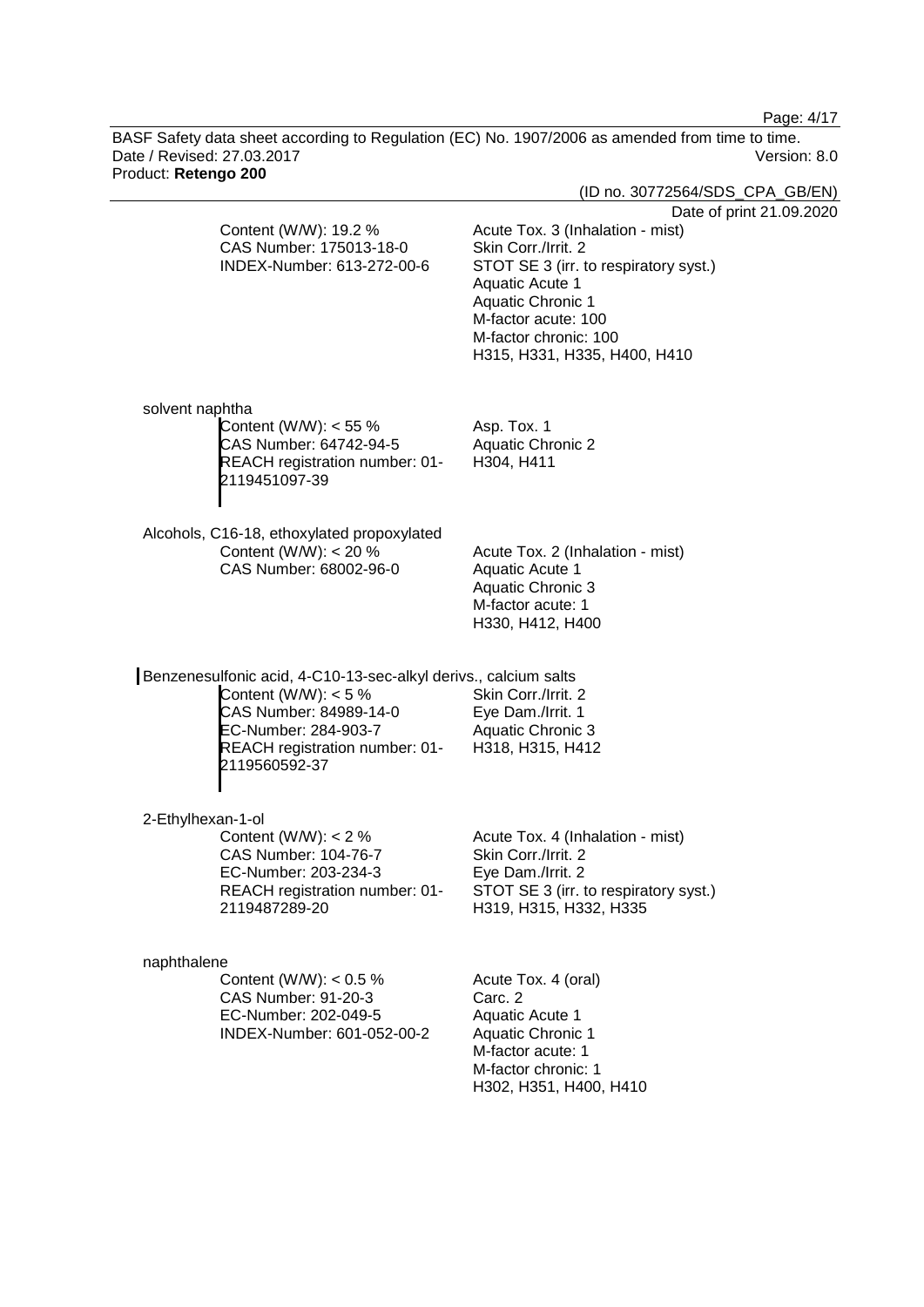Page: 5/17

BASF Safety data sheet according to Regulation (EC) No. 1907/2006 as amended from time to time. Date / Revised: 27.03.2017 Version: 8.0 Product: **Retengo 200**

(ID no. 30772564/SDS\_CPA\_GB/EN)

Date of print 21.09.2020

For the classifications not written out in full in this section, including the hazard classes and the hazard statements, the full text is listed in section 16.

### **SECTION 4: First-Aid Measures**

#### **4.1. Description of first aid measures**

Show container, label and/or safety data sheet to physician.

First aid personnel should pay attention to their own safety. If the patient is likely to become unconscious, place and transport in stable sideways position (recovery position). Immediately remove contaminated clothing.

If inhaled:

Keep patient calm, remove to fresh air, seek medical attention.

On skin contact:

After contact with skin, wash immediately with plenty of water and soap. If irritation develops, seek medical attention.

Immediately wash thoroughly with soap and water, seek medical attention.

#### On contact with eyes:

Wash affected eyes for at least 15 minutes under running water with eyelids held open, consult an eye specialist.

On ingestion:

Immediately rinse mouth and then drink plenty of water, do not induce vomiting, seek medical attention. Never induce vomiting or give anything by mouth if the victim is unconscious or having convulsions.

Immediately rinse mouth and then drink 200-300 ml of water, seek medical attention.

#### **4.2. Most important symptoms and effects, both acute and delayed**

Symptoms: The most important known symptoms and effects are described in the labelling (see section 2) and/or in section 11., Further important symptoms and effects are so far not known.

### **4.3. Indication of any immediate medical attention and special treatment needed**

Treatment: Treat according to symptoms (decontamination, vital functions), no known specific antidote.

### **SECTION 5: Fire-Fighting Measures**

#### **5.1. Extinguishing media**

Suitable extinguishing media: water spray, carbon dioxide, foam, dry powder

### **5.2. Special hazards arising from the substance or mixture**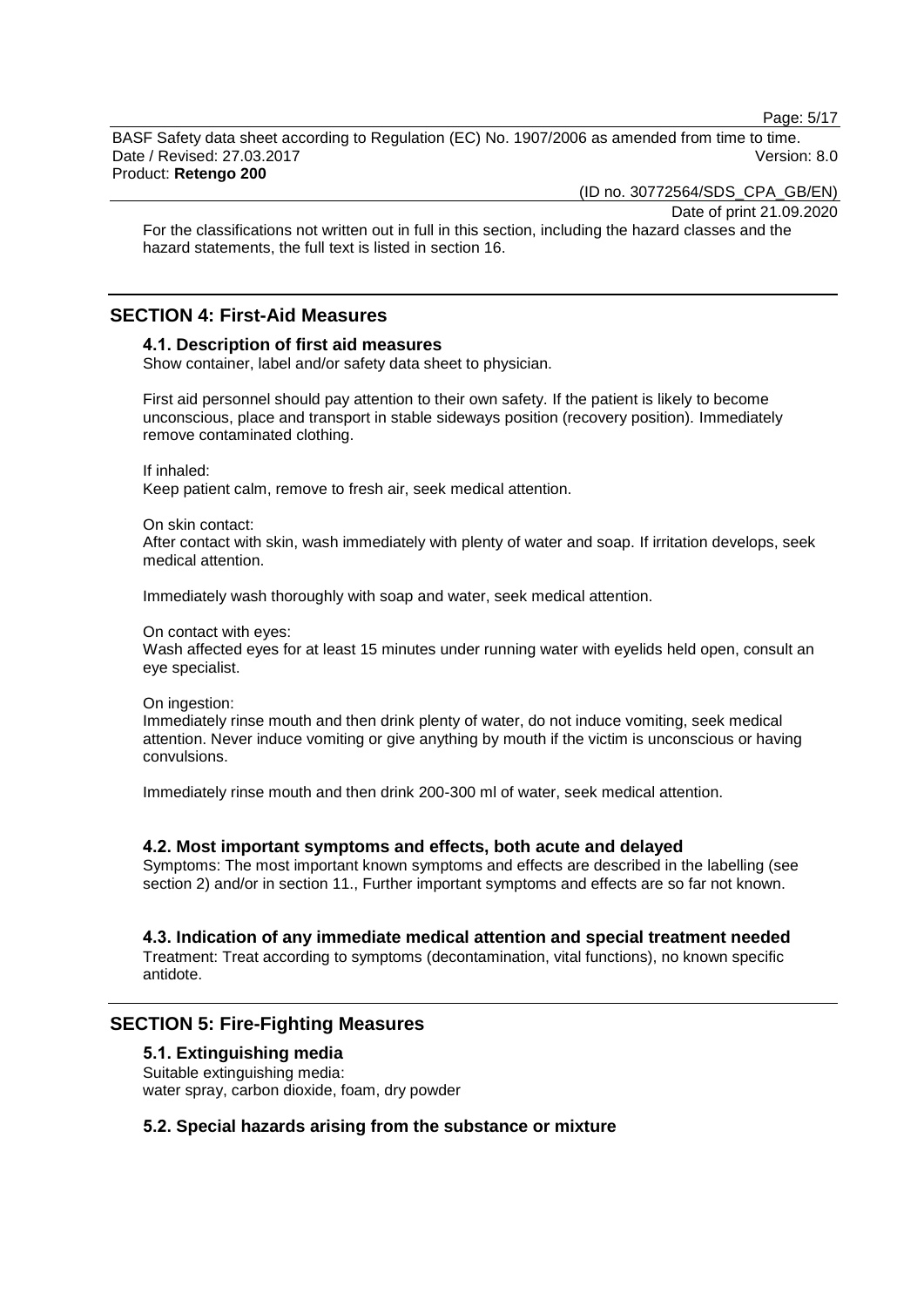Page: 6/17

BASF Safety data sheet according to Regulation (EC) No. 1907/2006 as amended from time to time. Date / Revised: 27.03.2017 Version: 8.0 Product: **Retengo 200**

(ID no. 30772564/SDS\_CPA\_GB/EN)

Date of print 21.09.2020

carbon monoxide, Hydrogen chloride, Carbon dioxide, nitrogen oxides, sulfur oxides, organochloric compounds

The substances/groups of substances mentioned can be released in case of fire.

### **5.3. Advice for fire-fighters**

Special protective equipment:

Wear self-contained breathing apparatus and chemical-protective clothing.

Further information:

In case of fire and/or explosion do not breathe fumes. Keep containers cool by spraying with water if exposed to fire. Collect contaminated extinguishing water separately, do not allow to reach sewage or effluent systems. Dispose of fire debris and contaminated extinguishing water in accordance with official regulations.

### **SECTION 6: Accidental Release Measures**

#### **6.1. Personal precautions, protective equipment and emergency procedures**

Do not breathe vapour/spray. Use personal protective clothing. Avoid contact with the skin, eyes and clothing.

#### **6.2. Environmental precautions**

Do not discharge into the subsoil/soil. Do not discharge into drains/surface waters/groundwater.

Do not allow contamination of public drains or surface or ground waters. Inform local water plc if spillage enters drains and the Environment Agency (England & Wales), the Scottish Environmental Protection Agency (Scotland), or the Environment and Heritage Service (Northern Ireland) if it enters surface or ground waters. Keep people and animals away.

#### **6.3. Methods and material for containment and cleaning up**

For small amounts: Pick up with suitable absorbent material (e.g. sand, sawdust, general-purpose binder, kieselguhr).

For large amounts: Dike spillage. Pump off product.

Dispose of absorbed material in accordance with regulations. Collect waste in suitable containers, which can be labeled and sealed. Clean contaminated floors and objects thoroughly with water and detergents, observing environmental regulations. Cleaning operations should be carried out only while wearing breathing apparatus.

#### **6.4. Reference to other sections**

Information regarding exposure controls/personal protection and disposal considerations can be found in section 8 and 13.

### **SECTION 7: Handling and Storage**

#### **7.1. Precautions for safe handling**

No special measures necessary if stored and handled correctly. Ensure thorough ventilation of stores and work areas. When using do not eat, drink or smoke. Hands and/or face should be washed before breaks and at the end of the shift.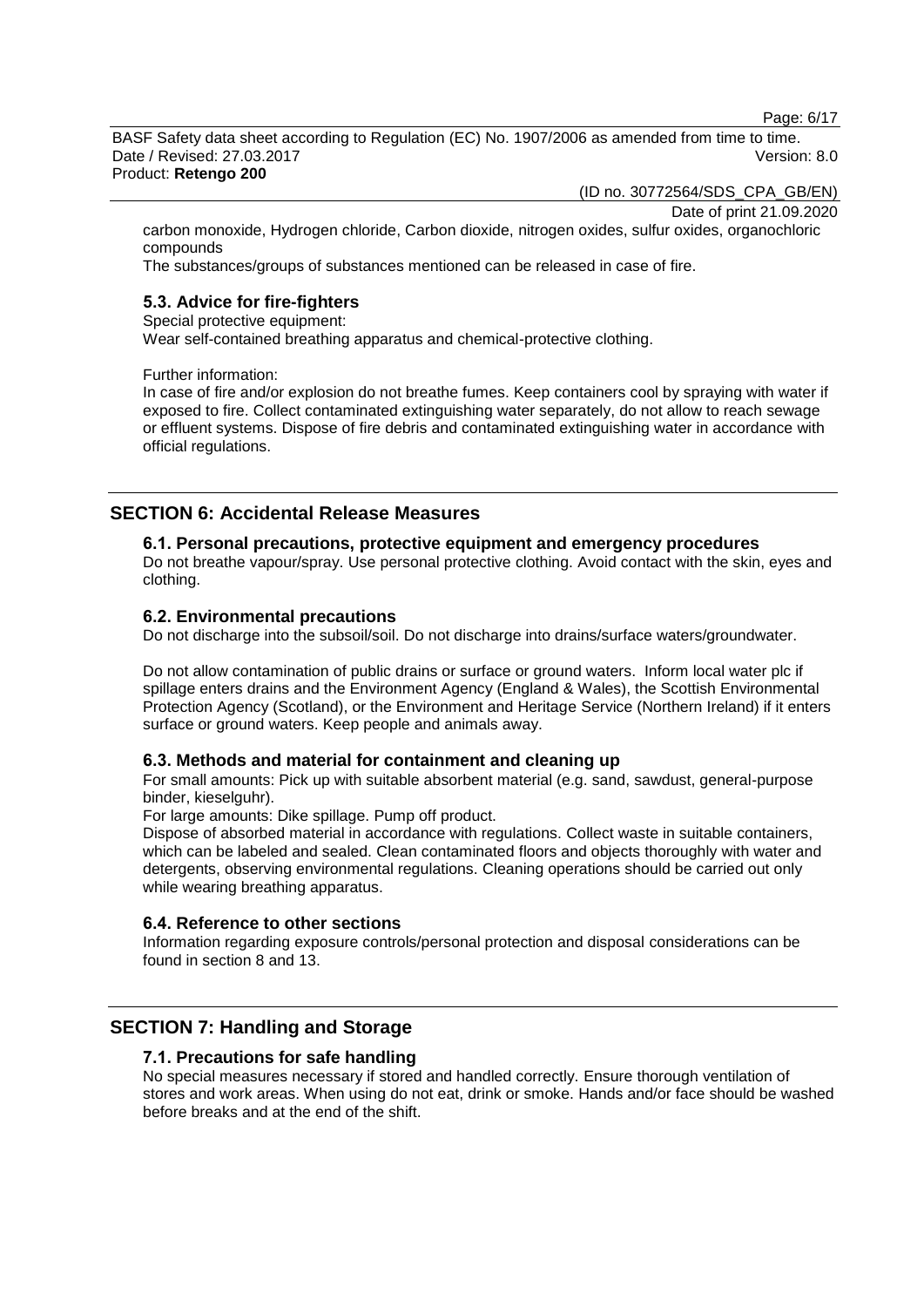Page: 7/17

BASF Safety data sheet according to Regulation (EC) No. 1907/2006 as amended from time to time. Date / Revised: 27.03.2017 Version: 8.0 Product: **Retengo 200**

> (ID no. 30772564/SDS\_CPA\_GB/EN) Date of print 21.09.2020

Protection against fire and explosion:

Vapours may form ignitable mixture with air. Prevent electrostatic charge - sources of ignition should be kept well clear - fire extinguishers should be kept handy.

### **7.2. Conditions for safe storage, including any incompatibilities**

Segregate from foods and animal feeds.

Further information on storage conditions: Keep away from heat. Protect from direct sunlight. Store protected against freezing.

Protect from temperatures below: 0 °C

Changes in the properties of the product may occur if substance/product is stored below indicated temperature for extended periods of time.

Protect from temperatures above: 40 °C

Changes in the properties of the product may occur if substance/product is stored above indicated temperature for extended periods of time.

### **7.3. Specific end use(s)**

For the relevant identified use(s) listed in Section 1 the advice mentioned in this section 7 is to be observed.

### **SECTION 8: Exposure Controls/Personal Protection**

### **8.1. Control parameters**

Components with occupational exposure limits

91-20-3: naphthalene

TWA value 50 mg/m3 ; 10 ppm (OEL (EU)) indicative

Refer to the current edition of HSE Guidance Note EH40 Occupational Exposure Limits (United Kingdom). For normal use and handling refer to the product label/leaflet.

### **8.2. Exposure controls**

Personal protective equipment

Respiratory protection:

Suitable respiratory protection for higher concentrations or long-term effect: Combination filter for gases/vapours of organic, inorganic, acid inorganic and alkaline compounds (e.g. EN 14387 Type ABEK).

Hand protection:

Suitable chemical resistant safety gloves (EN 374) also with prolonged, direct contact (Recommended: Protective index 6, corresponding > 480 minutes of permeation time according to EN 374): E.g. nitrile rubber (0.4 mm), chloroprene rubber (0.5 mm), butyl rubber (0.7 mm) etc.

Eye protection: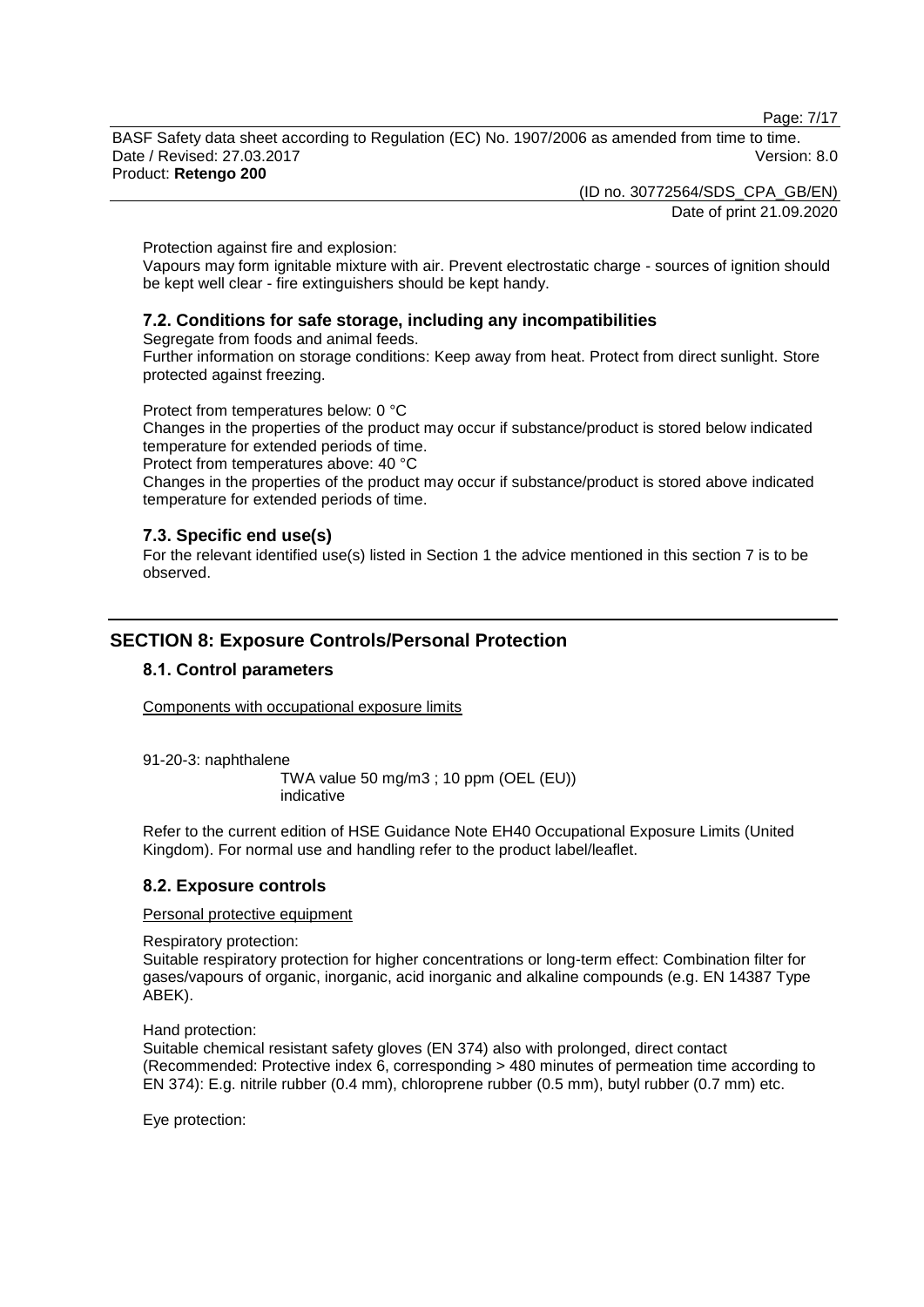Page: 8/17

BASF Safety data sheet according to Regulation (EC) No. 1907/2006 as amended from time to time. Date / Revised: 27.03.2017 Version: 8.0 Product: **Retengo 200**

(ID no. 30772564/SDS\_CPA\_GB/EN)

Date of print 21.09.2020

Safety glasses with side-shields (frame goggles) (e.g. EN 166)

Body protection:

Body protection must be chosen depending on activity and possible exposure, e.g. apron, protecting boots, chemical-protection suit (according to EN 14605 in case of splashes or EN ISO 13982 in case of dust).

General safety and hygiene measures

The statements on personal protective equipment in the instructions for use apply when handling crop-protection agents in final-consumer packing. Wearing of closed work clothing is recommended. Store work clothing separately. Keep away from food, drink and animal feeding stuffs.

Environmental exposure controls For information regarding environmental exposure controls, see Section 6.

### **SECTION 9: Physical and Chemical Properties**

### **9.1. Information on basic physical and chemical properties**

| Form:                       | liquid                                               |                             |
|-----------------------------|------------------------------------------------------|-----------------------------|
| Colour:                     | dark yellow                                          |                             |
| Odour:                      | faint odour, of the solvent contained in the product |                             |
| Odour threshold:            |                                                      |                             |
|                             | Not determined since harmful by                      |                             |
|                             | inhalation.                                          |                             |
| pH value:                   | approx. $5 - 7$                                      | (pH Meter)                  |
|                             | (water, 1 %(m), 20 °C)                               |                             |
| solidification temperature: | $<$ -20 $^{\circ}$ C                                 | (measured)                  |
| onset of boiling:           | approx. 244 °C                                       |                             |
|                             | Information applies to the solvent.                  |                             |
| Flash point:                | 104 °C                                               | (Directive 92/69/EEC, A.9)  |
| Evaporation rate:           |                                                      |                             |
|                             | not applicable                                       |                             |
| Flammability:               | not applicable                                       |                             |
| Lower explosion limit:      |                                                      |                             |
|                             | As a result of our experience with this              |                             |
|                             | product and our knowledge of its                     |                             |
|                             | composition we do not expect any                     |                             |
|                             | hazard as long as the product is used                |                             |
|                             | appropriately and in accordance with                 |                             |
|                             | the intended use.                                    |                             |
| Upper explosion limit:      |                                                      |                             |
|                             | As a result of our experience with this              |                             |
|                             | product and our knowledge of its                     |                             |
|                             | composition we do not expect any                     |                             |
|                             | hazard as long as the product is used                |                             |
|                             | appropriately and in accordance with                 |                             |
|                             |                                                      |                             |
|                             | the intended use.                                    |                             |
| Ignition temperature:       | 450 °C                                               | (Directive 92/69/EEC, A.15) |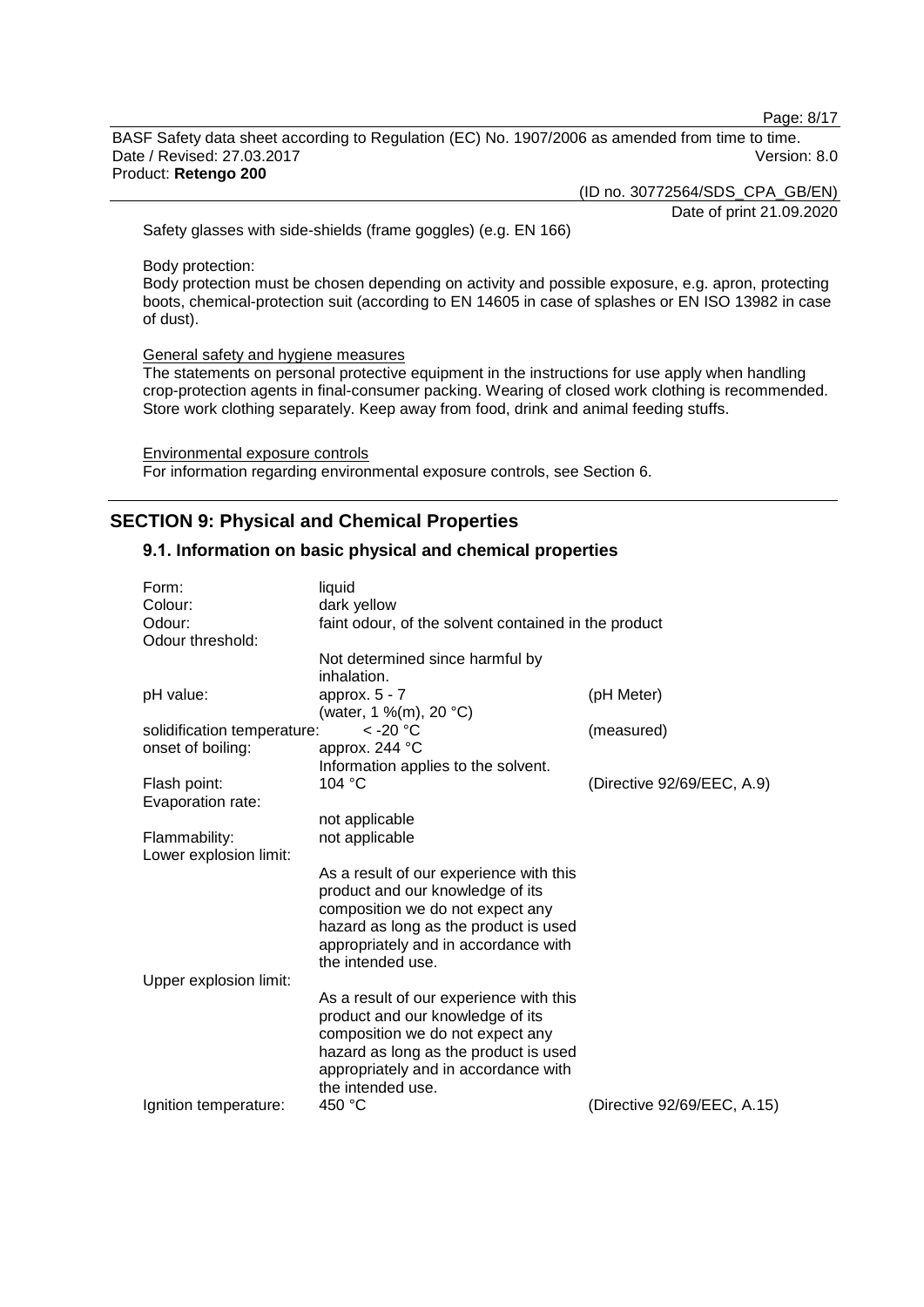Page: 9/17

BASF Safety data sheet according to Regulation (EC) No. 1907/2006 as amended from time to time. Date / Revised: 27.03.2017 Version: 8.0 Product: **Retengo 200**

(ID no. 30772564/SDS\_CPA\_GB/EN)

Date of print 21.09.2020

| Vapour pressure:                                    | approx. 0.003 kPa                                                                      |                                      |
|-----------------------------------------------------|----------------------------------------------------------------------------------------|--------------------------------------|
|                                                     | (20 °C)                                                                                |                                      |
|                                                     | Information applies to the solvent.                                                    |                                      |
| Density:                                            | approx. 1.04 g/cm3                                                                     |                                      |
|                                                     | (20 °C)                                                                                |                                      |
| Relative vapour density (air):                      |                                                                                        |                                      |
|                                                     | not applicable                                                                         |                                      |
| Solubility in water:                                | emulsifiable                                                                           |                                      |
| Partitioning coefficient n-octanol/water (log Kow): |                                                                                        |                                      |
|                                                     | not applicable                                                                         |                                      |
|                                                     | Thermal decomposition: No decomposition if stored and handled as prescribed/indicated. |                                      |
| Viscosity, dynamic:                                 | approx. 13.3 mPa.s                                                                     | (OECD 114)                           |
|                                                     | (40 °C, 100 1/s)                                                                       |                                      |
| Viscosity, kinematic:                               | approx. 12.9 mm2/s                                                                     |                                      |
|                                                     | (40 °C)                                                                                |                                      |
| Explosion hazard:                                   | not explosive                                                                          |                                      |
| Fire promoting properties:                          | not fire-propagating                                                                   | (UN Test O.2 (oxidizing<br>liquids)) |

### **9.2. Other information**

Other Information:

If necessary, information on other physical and chemical parameters is indicated in this section.

### **SECTION 10: Stability and Reactivity**

#### **10.1. Reactivity**

No hazardous reactions if stored and handled as prescribed/indicated.

#### **10.2. Chemical stability**

The product is stable if stored and handled as prescribed/indicated.

#### **10.3. Possibility of hazardous reactions**

No hazardous reactions if stored and handled as prescribed/indicated.

#### **10.4. Conditions to avoid**

See MSDS section 7 - Handling and storage.

#### **10.5. Incompatible materials**

Substances to avoid: strong oxidizing agents, strong bases, strong acids

#### **10.6. Hazardous decomposition products**

Hazardous decomposition products: No hazardous decomposition products if stored and handled as prescribed/indicated.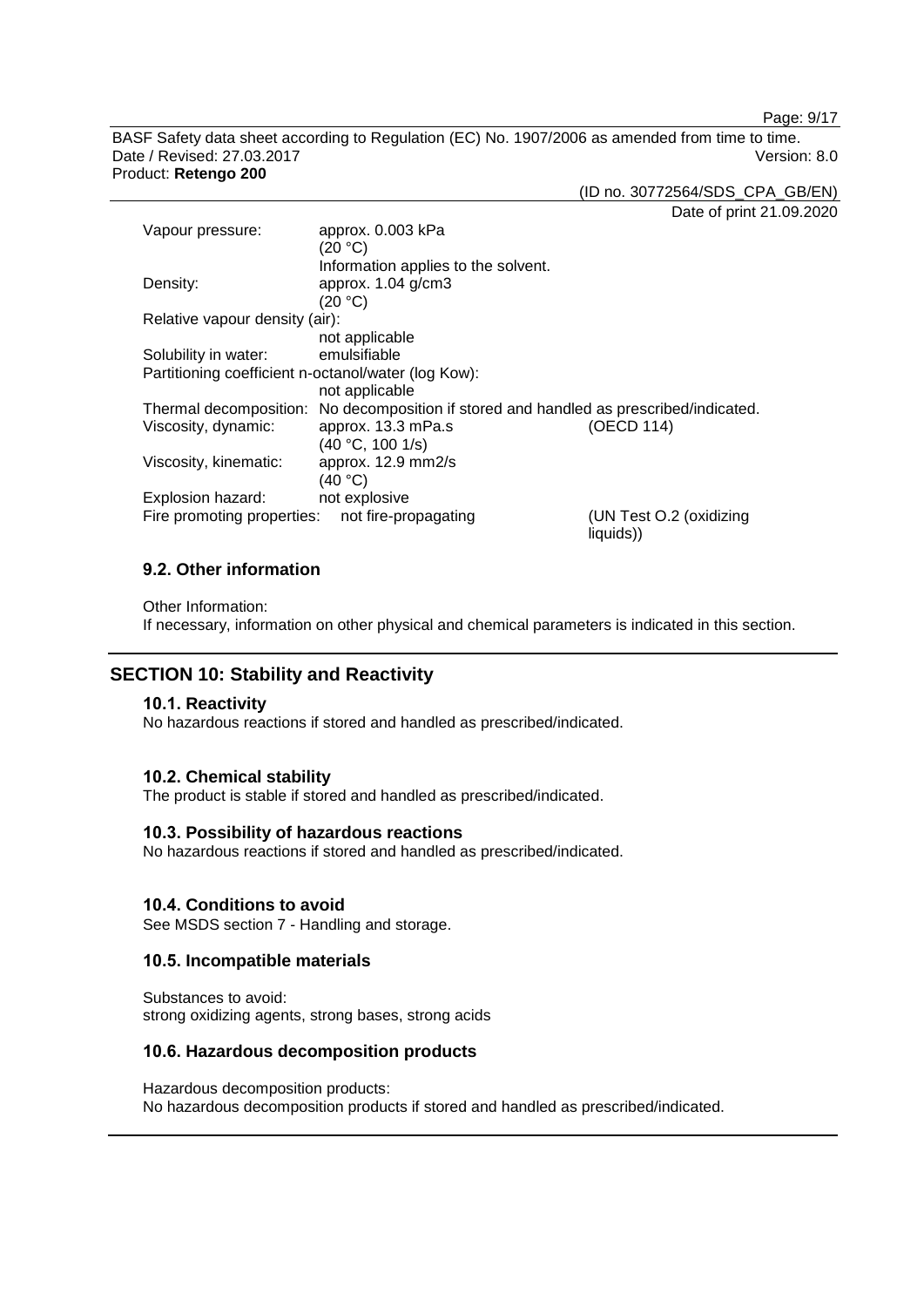Page: 10/17

BASF Safety data sheet according to Regulation (EC) No. 1907/2006 as amended from time to time. Date / Revised: 27.03.2017 Version: 8.0 Product: **Retengo 200**

> (ID no. 30772564/SDS\_CPA\_GB/EN) Date of print 21.09.2020

### **SECTION 11: Toxicological Information**

### **11.1. Information on toxicological effects**

Acute toxicity

Assessment of acute toxicity: Of moderate toxicity after single ingestion. Of moderate toxicity after short-term inhalation. Virtually nontoxic after a single skin contact.

Experimental/calculated data: LD50 rat (oral): approx. 500 mg/kg (OECD Guideline 423)

LC50 rat (by inhalation): 4.48 mg/l 4 h (OECD Guideline 403) An aerosol with respirable particles was tested.

LD50 rat (dermal): > 5,000 mg/kg (OECD Guideline 402)

#### Irritation

Assessment of irritating effects: Eye contact causes irritation. Skin contact causes irritation.

Experimental/calculated data: Skin corrosion/irritation rabbit: Irritant. (OECD Guideline 404)

Serious eye damage/irritation rabbit: Irritant. (OECD Guideline 405)

#### Respiratory/Skin sensitization

Assessment of sensitization: Sensitization after skin contact possible.

Experimental/calculated data: Guinea pig maximization test guinea pig: Caused skin sensitization in animal studies. (OECD Guideline 406)

#### Germ cell mutagenicity

Assessment of mutagenicity: The product has not been tested. The statement has been derived from the properties of the individual components. Mutagenicity tests revealed no genotoxic potential.

#### **Carcinogenicity**

Assessment of carcinogenicity: The product has not been tested. The statement has been derived from the properties of the individual components.

#### *Information on: naphthalene*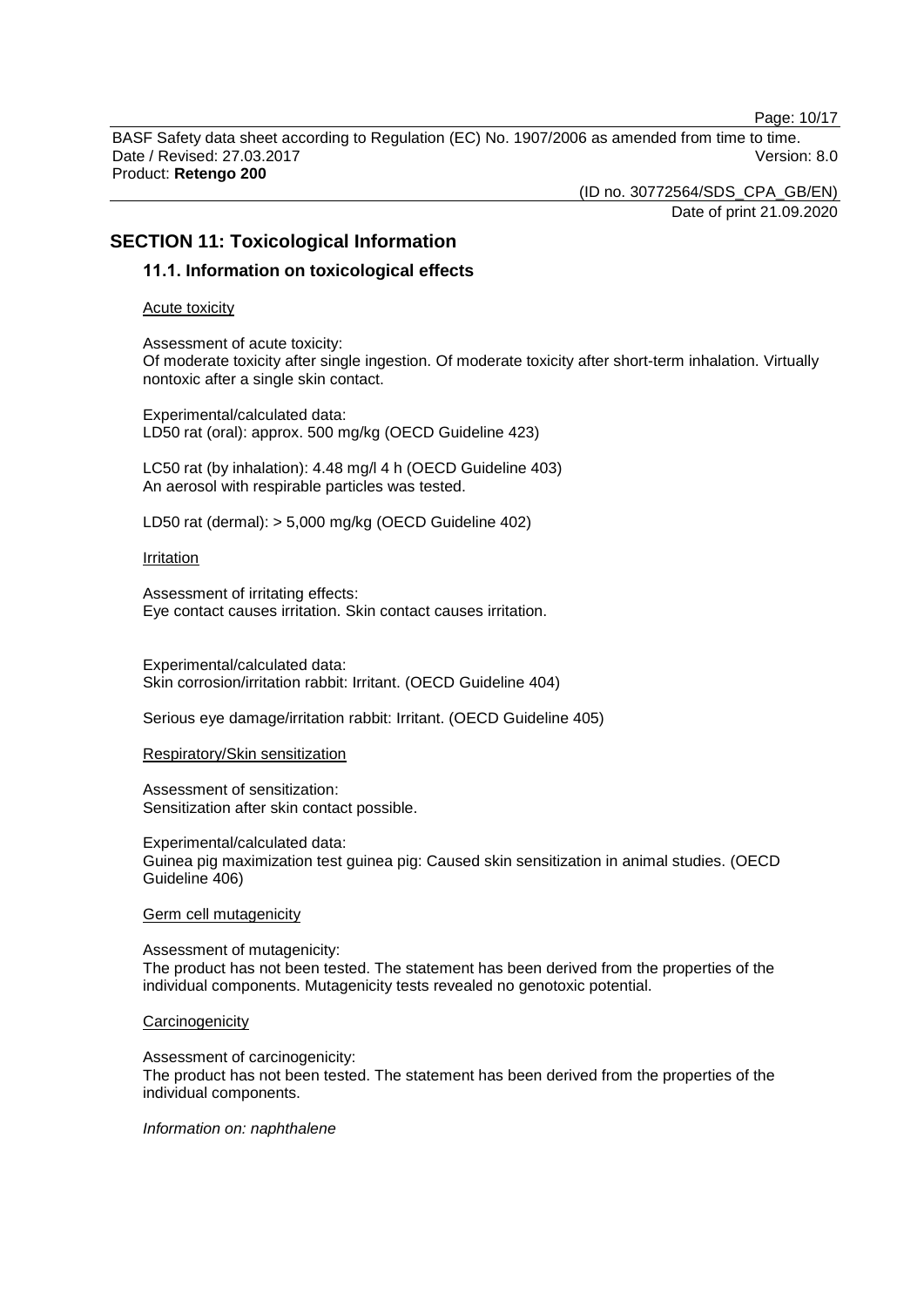Page: 11/17

BASF Safety data sheet according to Regulation (EC) No. 1907/2006 as amended from time to time. Date / Revised: 27.03.2017 Version: 8.0 Product: **Retengo 200**

(ID no. 30772564/SDS\_CPA\_GB/EN)

Date of print 21.09.2020

#### *Assessment of carcinogenicity:*

*In long-term studies in rats and mice in which the substance was given by inhalation, a carcinogenic effect was observed. EU-classification The substance was classified as a group 3 carcinogen by the German MAK-Commission (substances for which a suspicion of a carcinogenic potential exists). IARC (International Agency for Research on Cancer) has classified this substance as group 2B (The agent is possibly carcinogenic to humans).* ----------------------------------

#### Reproductive toxicity

Assessment of reproduction toxicity: The product has not been tested. The statement has been derived from the properties of the individual components. The results of animal studies gave no indication of a fertility impairing effect.

#### Developmental toxicity

#### Assessment of teratogenicity:

The product has not been tested. The statement has been derived from the properties of the individual components. Animal studies gave no indication of a developmental toxic effect at doses that were not toxic to the parental animals.

#### Specific target organ toxicity (single exposure)

#### Assessment of STOT single:

Based on the available information there is no specific target organ toxicity to be expected after a single exposure.

Remarks: The product has not been tested. The statement has been derived from the properties of the individual components.

Repeated dose toxicity and Specific target organ toxicity (repeated exposure)

#### Assessment of repeated dose toxicity:

The product has not been tested. The statement has been derived from the properties of the individual components.

*Information on: pyraclostrobin (ISO); methyl N-{2-[1-(4-chlorophenyl)-1H-pyrazol-3 yloxymethyl]phenyl}(N-methoxy)carbamate Assessment of repeated dose toxicity:*

*After repeated exposure the prominent effect is local irritation. The substance may cause damage to the olfactory epithelium after repeated inhalation.*

#### *Information on: 2-Ethylhexan-1-ol*

*Assessment of repeated dose toxicity: Repeated exposure to high doses of the substance causes reversible liver changes in rodents. According to present knowledge, these effects do not occur in man.*

*Information on: naphthalene*

*Assessment of repeated dose toxicity:*

*The substance may cause damage to the olfactory epithelium after repeated inhalation.*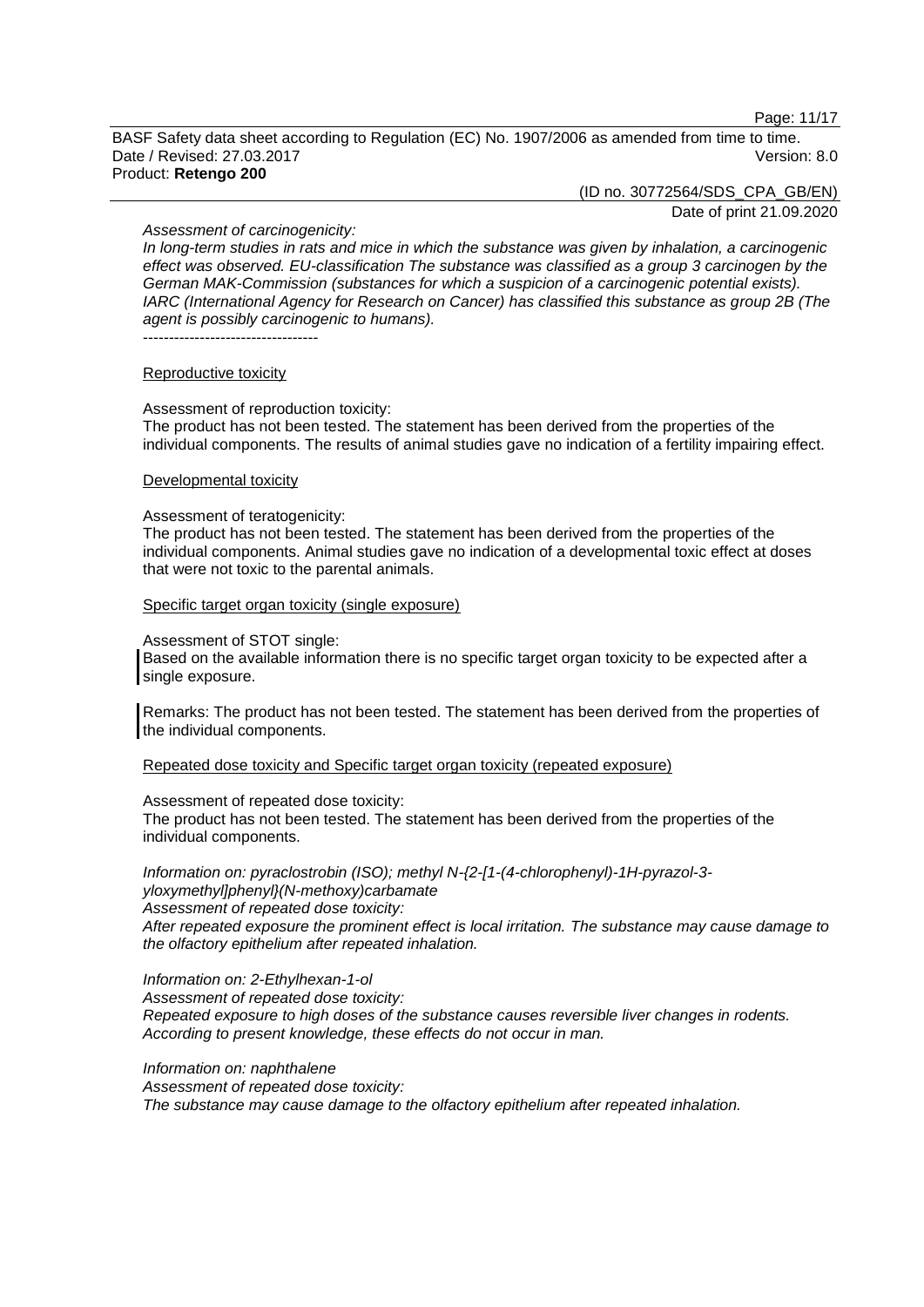Page: 12/17

BASF Safety data sheet according to Regulation (EC) No. 1907/2006 as amended from time to time. Date / Revised: 27.03.2017 Version: 8.0 Product: **Retengo 200**

(ID no. 30772564/SDS\_CPA\_GB/EN)

Date of print 21.09.2020 *Information on: Benzenesulfonic acid, 4-C10-13-sec-alkyl derivs., calcium salts Assessment of repeated dose toxicity: After repeated exposure the prominent effect is local irritation. The product has not been tested. The statement has been derived from substances/products of a similar structure or composition.*

----------------------------------

Aspiration hazard

May also damage the lung at swallowing (aspiration hazard).

Other relevant toxicity information

Misuse can be harmful to health.

### **SECTION 12: Ecological Information**

### **12.1. Toxicity**

Assessment of aquatic toxicity: Very toxic to aquatic life with long lasting effects.

Toxicity to fish:

LC50 (96 h) 0.036 mg/l, Oncorhynchus mykiss (OECD 203; ISO 7346; 84/449/EEC, C.1)

Aquatic invertebrates: EC50 (48 h) 0.065 mg/l, Daphnia magna (Directive 92/69/EEC, C.2, static)

Aquatic plants: EC50 (72 h) 14.2 mg/l (growth rate), Pseudokirchneriella subcapitata (OECD Guideline 201)

#### **12.2. Persistence and degradability**

Assessment biodegradation and elimination (H2O): The product has not been tested. The statement has been derived from the properties of the individual components.

*Information on: pyraclostrobin (ISO); methyl N-{2-[1-(4-chlorophenyl)-1H-pyrazol-3 yloxymethyl]phenyl}(N-methoxy)carbamate Assessment biodegradation and elimination (H2O): Not readily biodegradable (by OECD criteria).*

----------------------------------

### **12.3. Bioaccumulative potential**

Assessment bioaccumulation potential: The product has not been tested. The statement has been derived from the properties of the individual components.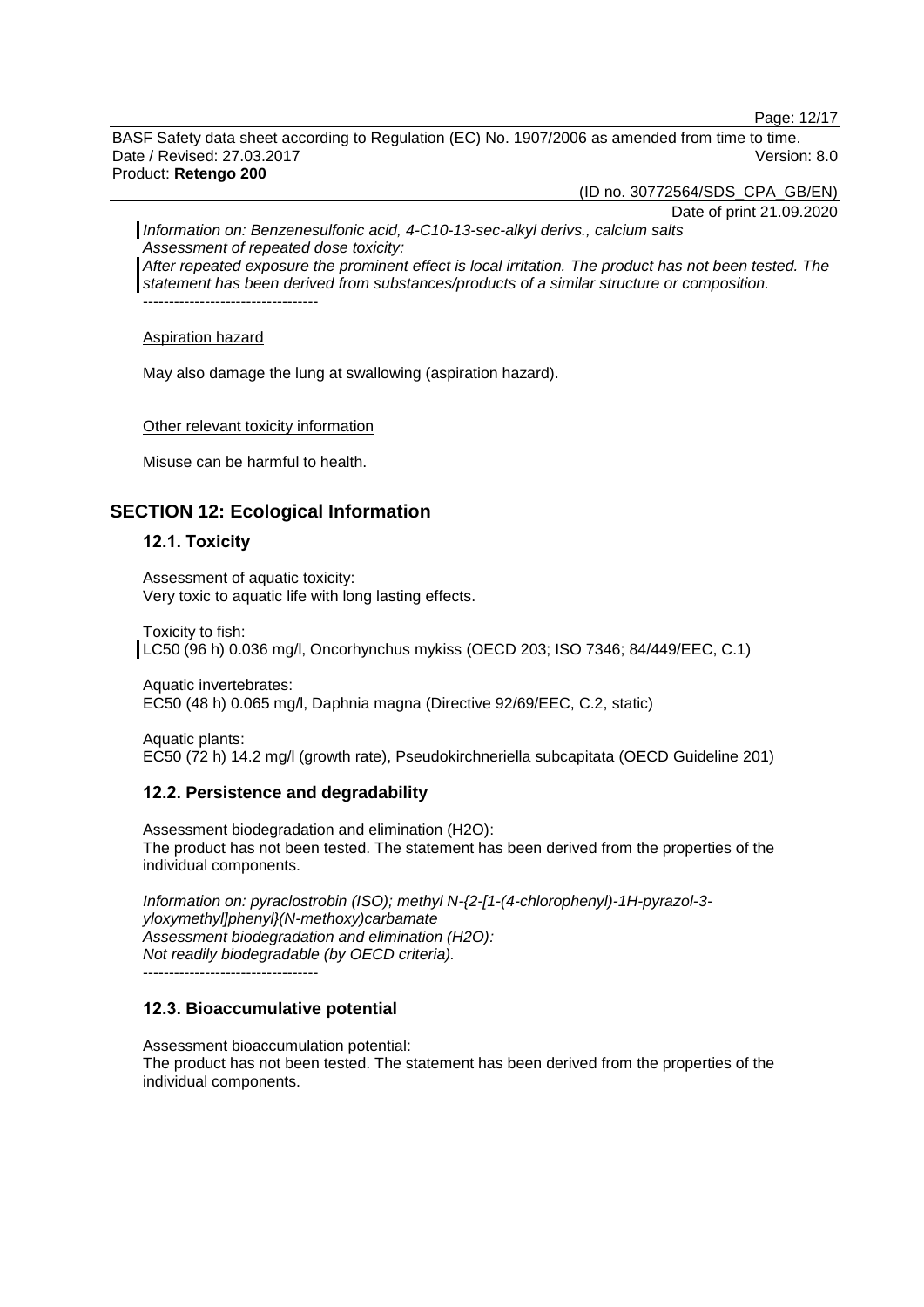Page: 13/17

BASF Safety data sheet according to Regulation (EC) No. 1907/2006 as amended from time to time. Date / Revised: 27.03.2017 Version: 8.0 Product: **Retengo 200**

(ID no. 30772564/SDS\_CPA\_GB/EN)

Date of print 21.09.2020

*Information on: pyraclostrobin (ISO); methyl N-{2-[1-(4-chlorophenyl)-1H-pyrazol-3 yloxymethyl]phenyl}(N-methoxy)carbamate Bioaccumulation potential: Bioconcentration factor: 379 - 507, Oncorhynchus mykiss (OECD-Guideline 305) Accumulation in organisms is not to be expected.* ----------------------------------

### **12.4. Mobility in soil**

Assessment transport between environmental compartments: Adsorption in soil: The product has not been tested. The statement has been derived from the properties of the individual components.

*Information on: pyraclostrobin (ISO); methyl N-{2-[1-(4-chlorophenyl)-1H-pyrazol-3 yloxymethyl]phenyl}(N-methoxy)carbamate Assessment transport between environmental compartments: Adsorption in soil: Following exposure to soil, adsorption to solid soil particles is probable, therefore contamination of groundwater is not expected.*

----------------------------------

### **12.5. Results of PBT and vPvB assessment**

The product does not contain a substance fulfilling the PBT (persistent/bioaccumulative/toxic) criteria or the vPvB (very persistent/very bioaccumulative) criteria.

### **12.6. Other adverse effects**

The product does not contain substances that are listed in Regulation (EC) 1005/2009 on substances that deplete the ozone layer.

### **12.7. Additional information**

Other ecotoxicological advice: Do not discharge product into the environment without control.

### **SECTION 13: Disposal Considerations**

### **13.1. Waste treatment methods**

Must be disposed of or incinerated in accordance with local regulations.

The UK Environmental Protection (Duty of Care) Regulations (EP) and amendments should be noted (United Kingdom).

This product and any uncleaned containers must be disposed of as hazardous waste in accordance with the 2005 Hazardous Waste Regulations and amendments (United Kingdom)

Contaminated packaging:

Contaminated packaging should be emptied as far as possible and disposed of in the same manner as the substance/product.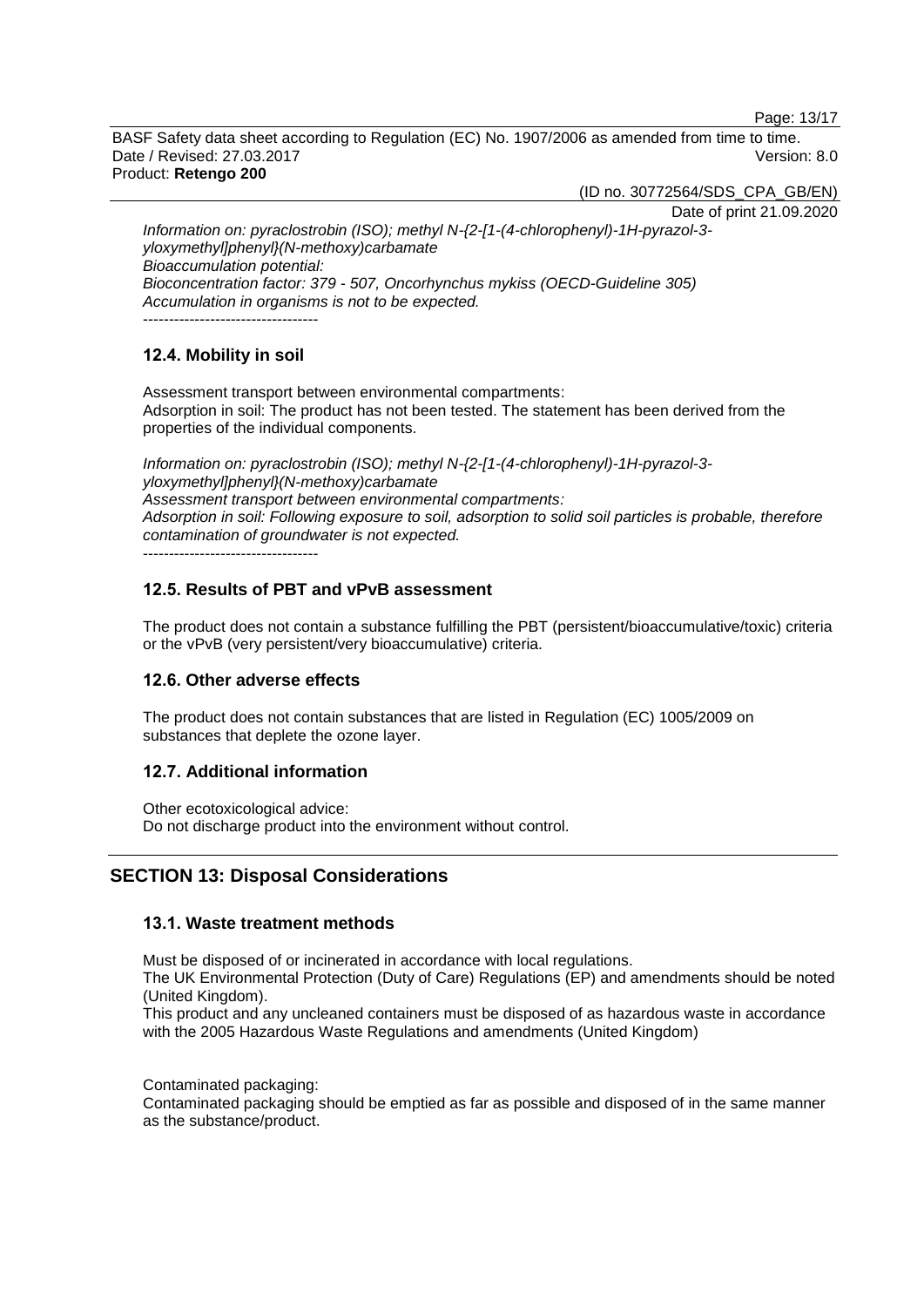Page: 14/17

BASF Safety data sheet according to Regulation (EC) No. 1907/2006 as amended from time to time. Date / Revised: 27.03.2017 **Version: 8.0** Product: **Retengo 200**

(ID no. 30772564/SDS\_CPA\_GB/EN) Date of print 21.09.2020

### **SECTION 14: Transport Information**

#### **Land transport**

| <b>ADR</b>                                                                                                  |                                                                                                                                                                 |
|-------------------------------------------------------------------------------------------------------------|-----------------------------------------------------------------------------------------------------------------------------------------------------------------|
| UN number<br>UN proper shipping name:<br>Transport hazard class(es):<br>Packing group:                      | <b>UN3082</b><br>ENVIRONMENTALLY HAZARDOUS SUBSTANCE, LIQUID,<br>N.O.S. (contains SOLVENT NAPHTHA, PYRACLOSTROBIN,<br>FATTY ALCOHOL ETHOXYLATE)<br>9. EHSM<br>Ш |
| Environmental hazards:<br>Special precautions for<br>user:                                                  | yes<br>Tunnel code: E                                                                                                                                           |
| <b>RID</b>                                                                                                  |                                                                                                                                                                 |
| UN number<br>UN proper shipping name:                                                                       | <b>UN3082</b><br>ENVIRONMENTALLY HAZARDOUS SUBSTANCE, LIQUID,<br>N.O.S. (contains SOLVENT NAPHTHA, PYRACLOSTROBIN,<br>FATTY ALCOHOL ETHOXYLATE)                 |
| Transport hazard class(es):<br>Packing group:<br>Environmental hazards:<br>Special precautions for<br>user: | 9, EHSM<br>Ш<br>yes<br>None known                                                                                                                               |

#### **Inland waterway transport** ADN

| UN number<br>UN proper shipping name:                                                                       | UN3082<br>ENVIRONMENTALLY HAZARDOUS SUBSTANCE, LIQUID,<br>N.O.S. (contains SOLVENT NAPHTHA, PYRACLOSTROBIN,<br>FATTY ALCOHOL ETHOXYLATE) |
|-------------------------------------------------------------------------------------------------------------|------------------------------------------------------------------------------------------------------------------------------------------|
| Transport hazard class(es):<br>Packing group:<br>Environmental hazards:<br>Special precautions for<br>user: | 9. EHSM<br>Ш<br>ves<br>None known                                                                                                        |

Transport in inland waterway vessel Not evaluated

#### **Sea transport**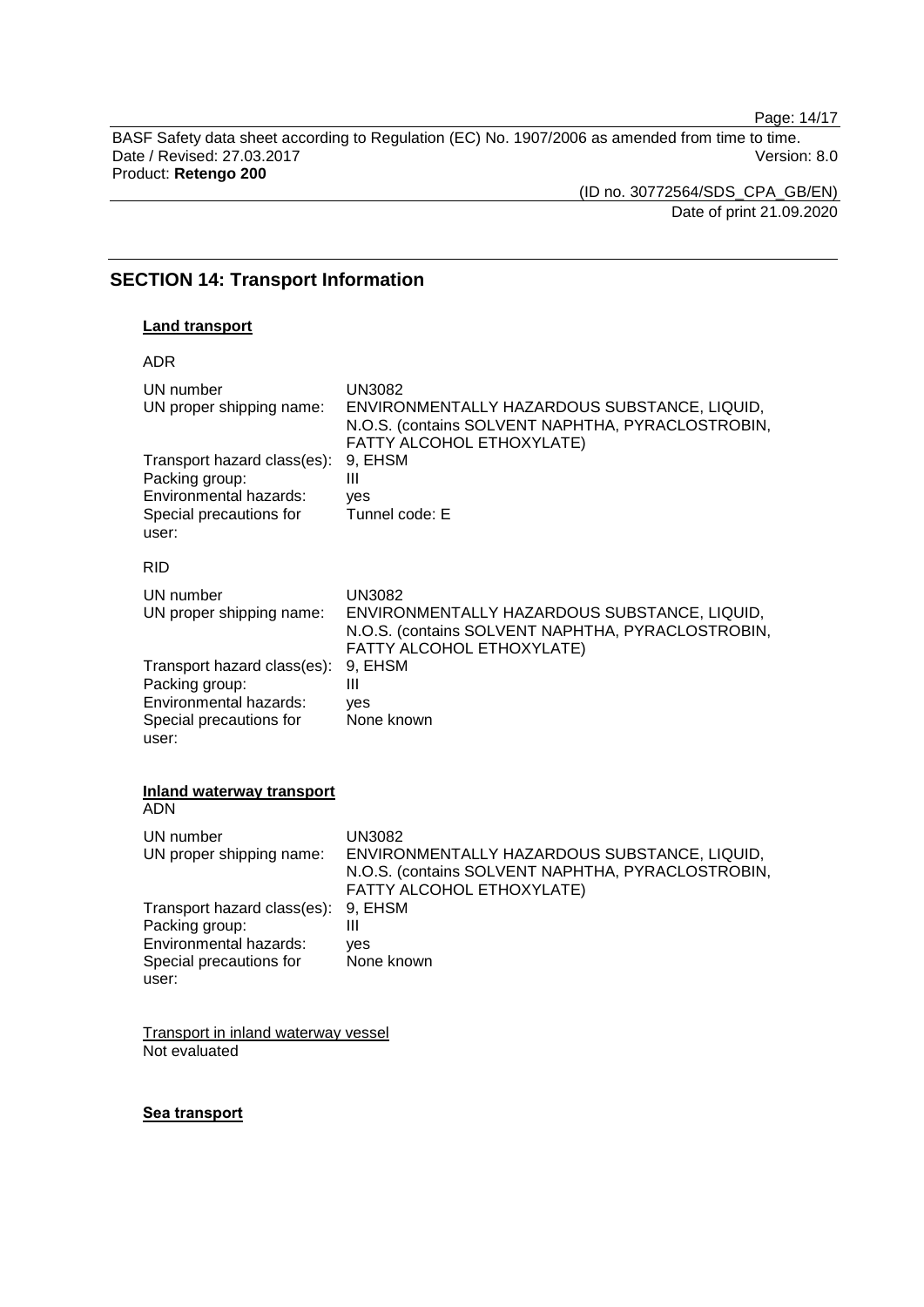Page: 15/17

BASF Safety data sheet according to Regulation (EC) No. 1907/2006 as amended from time to time. Date / Revised: 27.03.2017 Version: 8.0 Product: **Retengo 200**

(ID no. 30772564/SDS\_CPA\_GB/EN)

Date of print 21.09.2020

#### IMDG

| UN number:<br>UN proper shipping name: | <b>UN 3082</b><br>ENVIRONMENTALLY HAZARDOUS SUBSTANCE, LIQUID,<br>N.O.S. (contains SOLVENT NAPHTHA, PYRACLOSTROBIN,<br>FATTY ALCOHOL ETHOXYLATE) |
|----------------------------------------|--------------------------------------------------------------------------------------------------------------------------------------------------|
| Transport hazard class(es): 9, EHSM    |                                                                                                                                                  |
| Packing group:                         | Ш                                                                                                                                                |
| Environmental hazards:                 | ves                                                                                                                                              |
|                                        | Marine pollutant: YES                                                                                                                            |
| Special precautions for                | None known                                                                                                                                       |

**Air transport**

user:

### IATA/ICAO

| UN number:<br>UN proper shipping name: | <b>UN 3082</b><br>ENVIRONMENTALLY HAZARDOUS SUBSTANCE, LIQUID,<br>N.O.S. (contains SOLVENT NAPHTHA, PYRACLOSTROBIN,<br>FATTY ALCOHOL ETHOXYLATE) |
|----------------------------------------|--------------------------------------------------------------------------------------------------------------------------------------------------|
| Transport hazard class(es): 9, EHSM    |                                                                                                                                                  |
| Packing group:                         | Ш                                                                                                                                                |
| Environmental hazards:                 | ves                                                                                                                                              |
| Special precautions for<br>user:       | None known                                                                                                                                       |

### **14.1. UN number**

See corresponding entries for "UN number" for the respective regulations in the tables above.

### **14.2. UN proper shipping name**

See corresponding entries for "UN proper shipping name" for the respective regulations in the tables above.

### **14.3. Transport hazard class(es)**

See corresponding entries for "Transport hazard class(es)" for the respective regulations in the tables above.

#### **14.4. Packing group**

See corresponding entries for "Packing group" for the respective regulations in the tables above.

#### **14.5. Environmental hazards**

See corresponding entries for "Environmental hazards" for the respective regulations in the tables above.

### **14.6. Special precautions for user**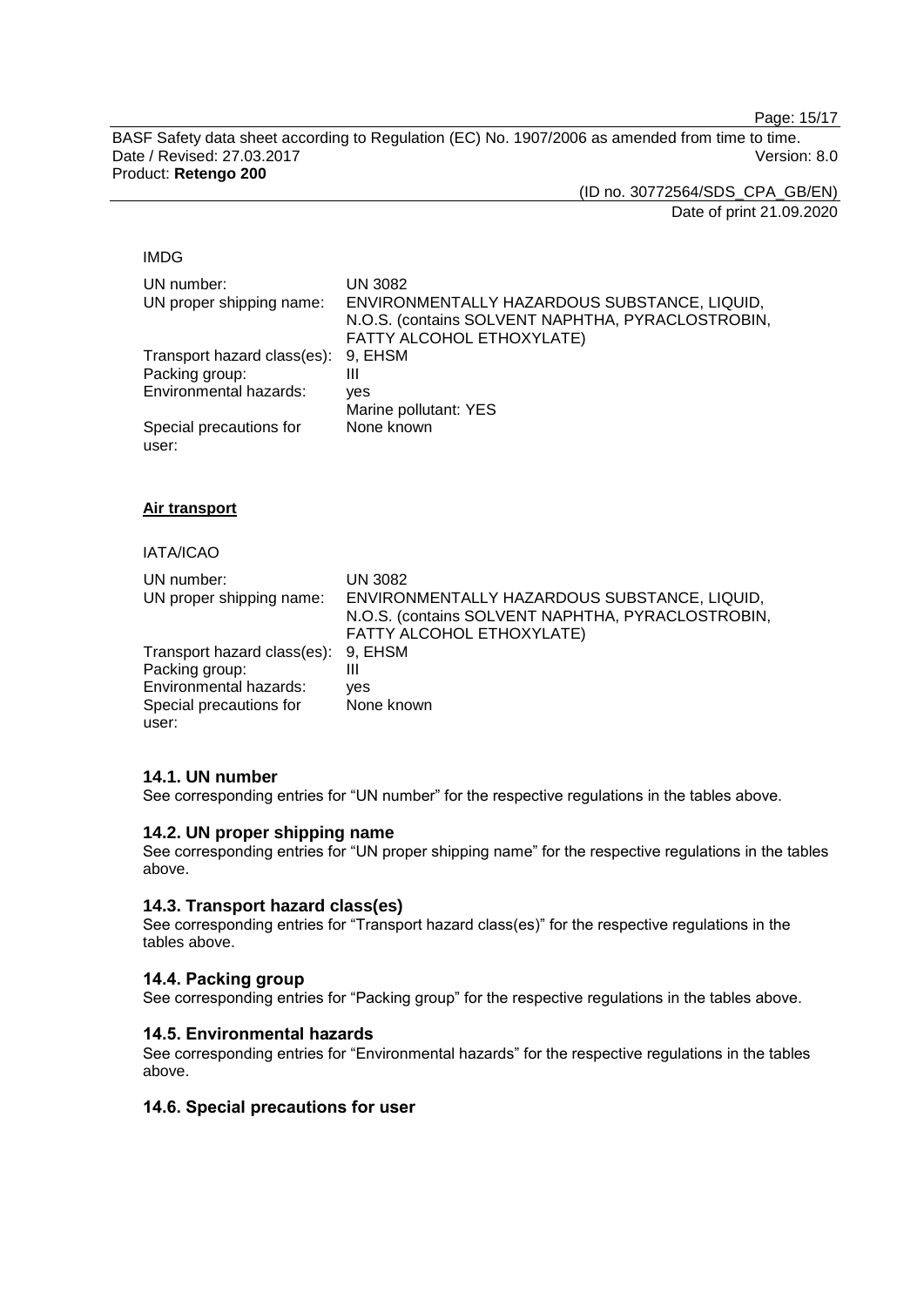Page: 16/17

BASF Safety data sheet according to Regulation (EC) No. 1907/2006 as amended from time to time. Date / Revised: 27.03.2017 Version: 8.0 Product: **Retengo 200**

(ID no. 30772564/SDS\_CPA\_GB/EN)

Date of print 21.09.2020

See corresponding entries for "Special precautions for user" for the respective regulations in the tables above.

### **14.7. Transport in bulk according to Annex II of MARPOL and the IBC Code**

| Regulation:         | Not evaluated |
|---------------------|---------------|
| Shipment approved:  | Not evaluated |
| Pollution name:     | Not evaluated |
| Pollution category: | Not evaluated |
| Ship Type:          | Not evaluated |
|                     |               |

#### **Further information**

This product is subject to the most recent edition of "The Carriage of Dangerous Goods and Use of Transportable Pressure Equipment Regulations" and their amendments (United Kingdom).

### **SECTION 15: Regulatory Information**

### **15.1. Safety, health and environmental regulations/legislation specific for the substance or mixture**

This product is classified under the European CLP Regulation. (United Kingdom) The data should be considered when making any assessment under the Control of Substances Hazardous to Health Regulations (COSHH), and related guidance, for example, 'COSHH Essentials' (United Kingdom).

This product may be subject to the Control of Major Accident Hazards Regulations (COMAH), and amendments if specific threshold tonnages are exceeded (United Kingdom).

### **15.2. Chemical Safety Assessment**

Advice on product handling can be found in sections 7 and 8 of this safety data sheet.

### **SECTION 16: Other Information**

For proper and safe use of this product, please refer to the approval conditions laid down on the product label.

Full text of the classifications, including the hazard classes and the hazard statements, if mentioned in section 2 or 3:

| Aspiration hazard                                |
|--------------------------------------------------|
| Acute toxicity                                   |
| Skin corrosion/irritation                        |
| Serious eye damage/eye irritation                |
| Skin sensitization                               |
| Hazardous to the aquatic environment - acute     |
| Hazardous to the aquatic environment - chronic   |
| Specific target organ toxicity - single exposure |
| Carcinogenicity                                  |
|                                                  |